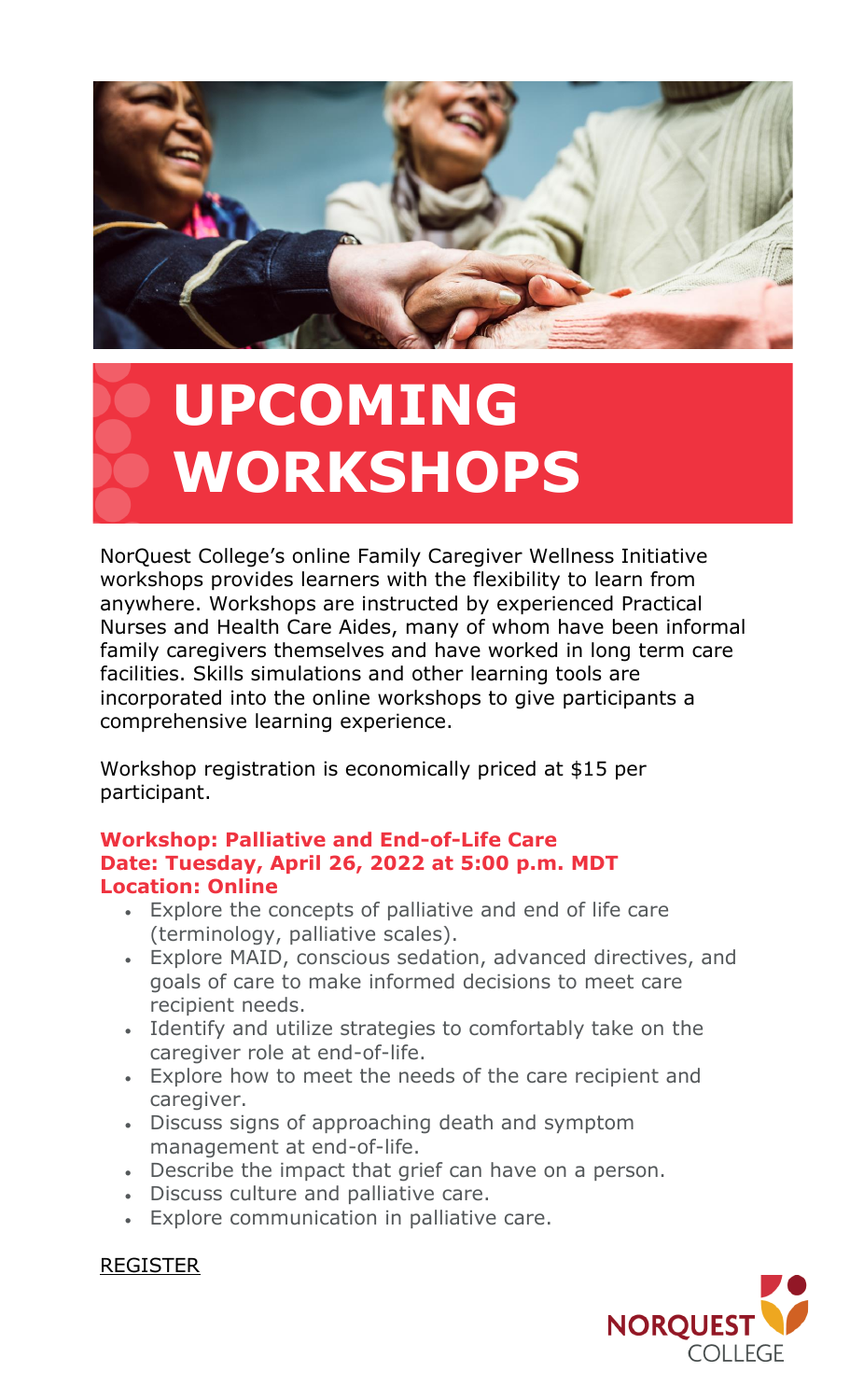#### **Workshop: All You Need to Know About Infection Control Date: Saturday, May 14, 2022 at 9:00 a.m. MST Location: Online**

- Explore the concepts of palliative and end of life care (terminology, palliative scales).
- Explore MAID, conscious sedation, advanced directives, and goals of care to make informed decisions to meet care recipient needs.
- Identify and utilize strategies to comfortably take on the caregiver role at end-of-life.
- Explore how to meet the needs of the care recipient and caregiver.
- Discuss signs of approaching death and symptom management at end-of-life.
- Describe the impact that grief can have on a person.
- Discuss culture and palliative care.
- Explore communication in palliative care.

# [REGISTER](https://www.eventbrite.ca/e/xhlt-1880-all-you-need-to-know-about-infection-control-tickets-309875194047)

#### **Workshop: Supporting a Person with Dementia Date: Tuesday, May 17, 2022 at 5:00 p.m. MDT Location: Online**

- Explore the concepts of palliative and end of life care (terminology, palliative scales).
- Explore MAID, conscious sedation, advanced directives, and goals of care to make informed decisions to meet care recipient needs.
- Identify and utilize strategies to comfortably take on the caregiver role at end-of-life.
- Explore how to meet the needs of the care recipient and caregiver.
- Discuss signs of approaching death and symptom management at end-of-life.
- Describe the impact that grief can have on a person.
- Discuss culture and palliative care.
- Explore communication in palliative care.

# [REGISTER](https://www.eventbrite.ca/e/xhlt-1860-supporting-a-person-with-dementia-tickets-298714732807)